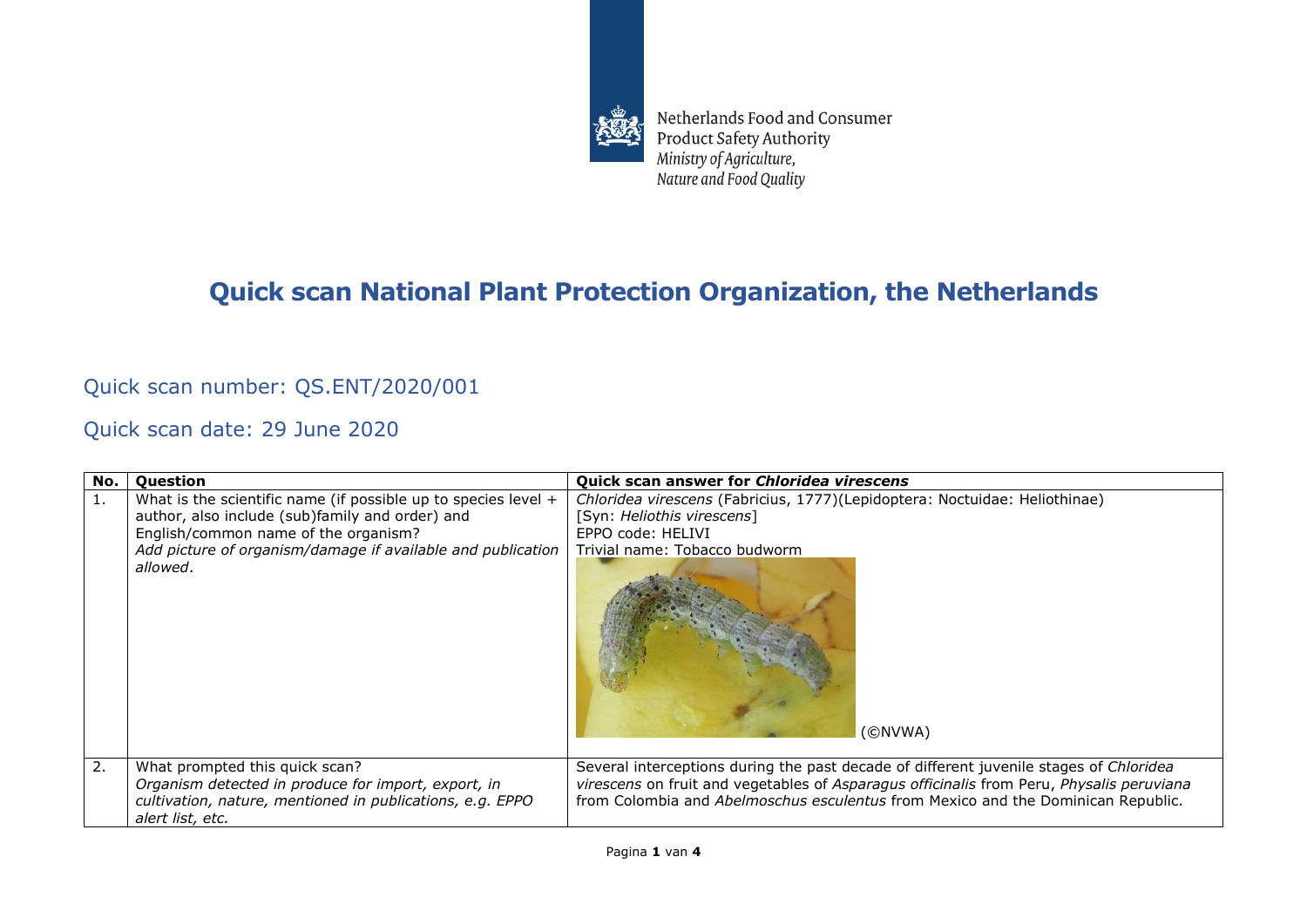| No. | Question                                                                                                                                                                                                                                                                                                                                                                                                                      | Quick scan answer for Chloridea virescens                                                                                                                                                                                                                                                                                                                                                                                                                                                                                                                                                                                                                                                                                                                                                                                                                                                                                                                                                                                                                                                                                                                                                                                                                                                                                                     |
|-----|-------------------------------------------------------------------------------------------------------------------------------------------------------------------------------------------------------------------------------------------------------------------------------------------------------------------------------------------------------------------------------------------------------------------------------|-----------------------------------------------------------------------------------------------------------------------------------------------------------------------------------------------------------------------------------------------------------------------------------------------------------------------------------------------------------------------------------------------------------------------------------------------------------------------------------------------------------------------------------------------------------------------------------------------------------------------------------------------------------------------------------------------------------------------------------------------------------------------------------------------------------------------------------------------------------------------------------------------------------------------------------------------------------------------------------------------------------------------------------------------------------------------------------------------------------------------------------------------------------------------------------------------------------------------------------------------------------------------------------------------------------------------------------------------|
| 3.  | What is the current area of distribution?                                                                                                                                                                                                                                                                                                                                                                                     | Chloridea virescens can be found throughout North and South America including the<br>Caribbean (EPPO, 2020). Outside the American continent it has been found in Hawaii (Jr,<br>1982).                                                                                                                                                                                                                                                                                                                                                                                                                                                                                                                                                                                                                                                                                                                                                                                                                                                                                                                                                                                                                                                                                                                                                        |
| 4.  | What are the hostplants?                                                                                                                                                                                                                                                                                                                                                                                                      | Chloridea virescens is a polyphagous pest organism known to feed on more than a<br>hundred host plant species including about twenty economically important crops such as<br>Abelmoschus, Allium, Antirrhinum, Apium, Aster, Brassica, Capsicum, Carica papaya,<br>Chrysanthemum, Citrus, Cucurbita, several Fabaceae, Gossypium, Ocimum, Origanum,<br>Phaseolus, Physalis, Pisum, several Solanaceae, Tulipa and Zea mays (Blanco et al.,<br>2008; Davidson et al., 1992; Edde, 2018; Gilligan & Passoa, 2014; Traxler & Godoy-Avila,<br>2004). See also (Blanco et al., 2019; Capinera, 2001; Pogue, 2013) and references<br>therein for more host plants within its native range.                                                                                                                                                                                                                                                                                                                                                                                                                                                                                                                                                                                                                                                          |
| 5.  | Does the organism cause any kind of plant damage in the<br>current area of distribution and/or does the consignment<br>demonstrate damage suspected to have been caused by<br>this organism?<br>Yes/no + plant species on which damage has been reported<br>+ short description of symptoms.<br>Please indicate also when the organism is otherwise<br>harmful (e.g. predator, human/veterinary pathogen vector,<br>$etc.$ ). | Yes. Caterpillars feed on buds and blossoms and to a lesser extent on leaves, stalks and<br>petioles or may sometimes enter the fruit (Capinera, 2001) causing damage in many<br>agricultural crops such as those mentioned in Q4.                                                                                                                                                                                                                                                                                                                                                                                                                                                                                                                                                                                                                                                                                                                                                                                                                                                                                                                                                                                                                                                                                                            |
| 6.  | Assess the probability of establishment in the Netherlands<br>(NL) (i.e. the suitability of the environment for<br>establishment).<br>a. In greenhouses<br>b. Outdoors<br>c. Otherwise (e.g. storage facilities, human environment)                                                                                                                                                                                           | In its area of origin, C. virescens is distributed over a wide range of climates. In the USA,<br>it's unable to overwinter in the northern states, but may survive cold climates in<br>greenhouses and sheltered locations (Capinera, 2001). Diapause occurs in the pupal stage<br>in winter as well as in summer allowing the species to survive cold and hot spells (Butler<br>et al., 1985), but it is not able to survive temperatures below -7°C in the soil. Many host<br>plant species are grown indoors as well as outdoors.<br>a. The organism is not known as a glasshouse pest and establishment in glasshouses is<br>uncertain. Many host plants such as Capsicum, Solanum lycopersicum, Lactuca sativa,<br>Rosa and Chrysanthemum are, however, grown in glasshouses in the Netherlands.<br>These crops cover a relatively large area of the total glasshouse area. Glasshouses are<br>generally concentrated in certain areas and the pest may be able to, establish in such<br>glasshouse area where host plants are present year round.<br>b. The organism may be able to survive winters in the Netherlands (in sheltered places).<br>Host plants are widespread both in commercial crops as in nature.<br>c. In storage and in human environments where host plants are absent they are not able<br>to develop and survive. |
| 7.  | Assess the probability of establishment in the EU (i.e. the<br>suitability of the environment for establishment).                                                                                                                                                                                                                                                                                                             | Given its occurrence in a wide climatic range, its reproductive and dispersal potential in<br>combination with its polyphagous nature make establishment of Chloridea virescens in the<br>EU highly probable. Based on the climatic similarity of C. virescens in its home range and                                                                                                                                                                                                                                                                                                                                                                                                                                                                                                                                                                                                                                                                                                                                                                                                                                                                                                                                                                                                                                                          |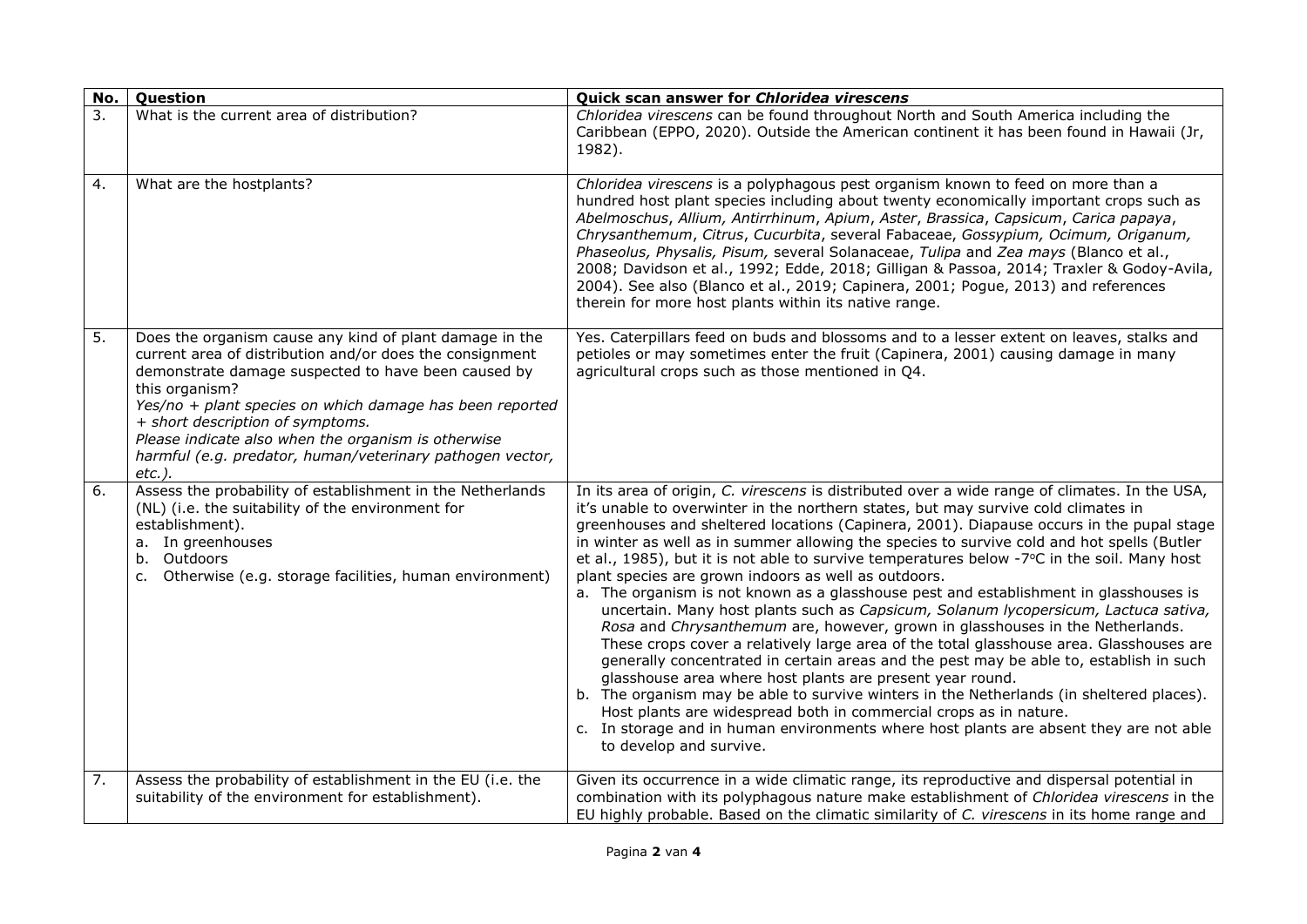| No. | Question                                                                                                                                                                                                                                                                  | Quick scan answer for Chloridea virescens                                                                                                                                                                                                                                                                                                                                                                                                                                                                                                                                                                                                                                                                                                                                                                                                  |
|-----|---------------------------------------------------------------------------------------------------------------------------------------------------------------------------------------------------------------------------------------------------------------------------|--------------------------------------------------------------------------------------------------------------------------------------------------------------------------------------------------------------------------------------------------------------------------------------------------------------------------------------------------------------------------------------------------------------------------------------------------------------------------------------------------------------------------------------------------------------------------------------------------------------------------------------------------------------------------------------------------------------------------------------------------------------------------------------------------------------------------------------------|
|     |                                                                                                                                                                                                                                                                           | circumstances in continental Europe, EPPO mentions the possibility of establishment as<br>'probably limited to the Southern part of the EPPO region' (EPPO, 2015), but climatic<br>changes in recent years will likely extent the ecological niche of C. virescens northwards<br>(Hill et al., 2011).                                                                                                                                                                                                                                                                                                                                                                                                                                                                                                                                      |
| 8.  | What are the possible pathways that can contribute to<br>spread of the organism after introduction? How rapid is the<br>organism expected to spread (by natural dispersal and<br>human activity)?                                                                         | Natural dispersal and by human activity such as transport of fruit, vegetables, plants for<br>planting, cut flowers and soil. Rate of spread unknown. C. virescens is a migrant species<br>in the adult stage, able to cover large distances in its native range (Capinera, 2001;<br>Landolt, 2008).                                                                                                                                                                                                                                                                                                                                                                                                                                                                                                                                       |
| 9.  | Provide an assessment of the type and amount of direct<br>and indirect damage (e.g. lower quality, lower production,<br>export restrictions, threat to biodiversity, etc.) likely to<br>occur if the organism would become established in NL and<br>the EU, respectively? | The preference of C. virescens for flower buds and blossoms may cause yield and quality<br>losses of cut flowers grown in glasshouses. Its capacity to bore into fruits might lower<br>yield of tomato, bell pepper and other glasshouse crops. The insect's polyphagous nature<br>might negatively impact wild herbs and grasses. In Southern EU member states the<br>organism is expected to cause economic losses in field grown crops. Currently C.<br>virescens has an A1 status in East Africa and Southern Africa and a quarantine status in<br>Israel (EPPO, 2020). The total export value of Dutch fruit and vegetables to e.g. Israel<br>valued respectively €45 and €46 million in 2018 and 2019 (CBS, 2020). Establishment of<br>C. virescens may negatively impact the total export volume and value to an unknown<br>extent. |
| 10. | Has the organism been detected on/in a product other than<br>plants for planting (e.g. cut flowers, fruit, vegetables)?<br>If "no", go to question 12                                                                                                                     | Yes, in end products, see answers Q2.                                                                                                                                                                                                                                                                                                                                                                                                                                                                                                                                                                                                                                                                                                                                                                                                      |
| 11. | If the organism has been found on/in a product other than<br>plants for planting (e.g. cut flowers, fruit, vegetables),<br>what is the probability of introduction (entry $+$<br>establishment)?<br>Only to be answered in case of an interception or a find.             | Fruit and vegetables of Asparagus, Physalis and Abelmoschus have a limited shelf life that<br>will be consumed shortly after sale. Asparagus will be kept indoors and refrigerated prior<br>to consumption resulting in a small window of opportunity to complete the insect's life<br>cycle on this product. Physalis and Abelmoschus might be exhibited outdoors at open<br>markets or shop displays for a limited amount of time giving larger caterpillars time to<br>escape and pupate in the open. However, abovementioned storage conditions will<br>generally not allow for transfer from the end product to a crop production facility and the<br>probability of entry through import of these products is assessed to be very low.                                                                                               |
| 12. | Additional remarks                                                                                                                                                                                                                                                        |                                                                                                                                                                                                                                                                                                                                                                                                                                                                                                                                                                                                                                                                                                                                                                                                                                            |
| 13. | References                                                                                                                                                                                                                                                                | Blanco CA, Rosario-Lebron A, O'Donnell CA, Portilla M, Gullbronson C, Mowery J, Smith-<br>Pardo AH, Stocks I, Nadel H, Trozzo LR, Haslem PS, Young JD, Downes S, Parker<br>T, Walsh T, Tay WT & Oppenheim S (2019) Improving Risk Assessment of Noctuid<br>Pests at North American Ports and Farms by Differentiating Egg Morphology.<br>Annals of the Entomological Society of America 112: 443-450.<br>doi:10.1093/aesa/saz029.<br>Blanco CA, Teran-Vargas AP, Abel CA, Portilla M, Rojas MG, Morales-Ramos JA &<br>Snodgrass GL (2008) Plant host effect on the development of Heliothis virescens<br>F. (Lepidoptera: Noctuidae). Environ Entomol 37: 1538-1547. doi:10.1603/0046-<br>225x-37.6.1538.                                                                                                                                  |